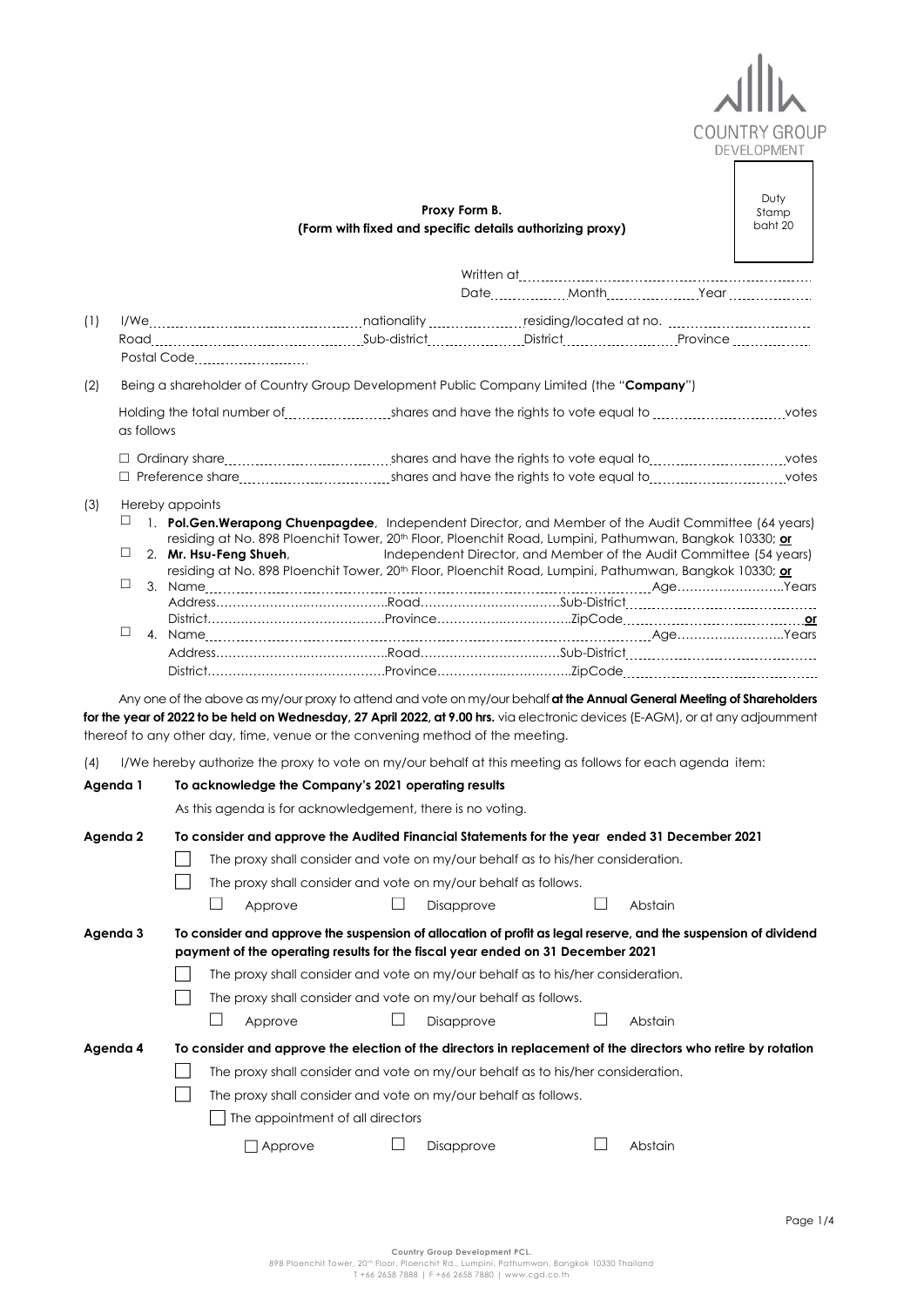

|           |  |                                                                                 | The appointment of director individually.                                       |  |   |                                                                                                     |              |         |                                                                                                                                                                                                                                |
|-----------|--|---------------------------------------------------------------------------------|---------------------------------------------------------------------------------|--|---|-----------------------------------------------------------------------------------------------------|--------------|---------|--------------------------------------------------------------------------------------------------------------------------------------------------------------------------------------------------------------------------------|
|           |  |                                                                                 | Director's name 1) Mr. Vikrom Koompirochana                                     |  |   | Chairman of the Board of Directors, and Independent Director                                        |              |         |                                                                                                                                                                                                                                |
|           |  |                                                                                 | Approve                                                                         |  |   | Disapprove                                                                                          |              | Abstain |                                                                                                                                                                                                                                |
|           |  |                                                                                 | Director's name 2)                                                              |  |   | Pol.Gen.Phatcharavat Wongsuwan<br>Vice Chairman of the Board of Directors, and Independent Director |              |         |                                                                                                                                                                                                                                |
|           |  |                                                                                 | Approve                                                                         |  |   | Disapprove                                                                                          |              | Abstain |                                                                                                                                                                                                                                |
|           |  |                                                                                 | Director's name 31                                                              |  |   | Air Chief Marshal Permkiat Lavanamal<br>Chairman of the Audit Committee, and Independent Director   |              |         |                                                                                                                                                                                                                                |
|           |  |                                                                                 | Approve                                                                         |  | ப | Disapprove                                                                                          |              | Abstain |                                                                                                                                                                                                                                |
| Agenda 5  |  |                                                                                 |                                                                                 |  |   | To consider and approve the determination of directors' remuneration for the year 2022              |              |         |                                                                                                                                                                                                                                |
|           |  |                                                                                 | The proxy shall consider and vote on my/our behalf as to his/her consideration. |  |   |                                                                                                     |              |         |                                                                                                                                                                                                                                |
|           |  |                                                                                 |                                                                                 |  |   | The proxy shall consider and vote on my/our behalf as follows.                                      |              |         |                                                                                                                                                                                                                                |
|           |  |                                                                                 | Approve                                                                         |  |   | Disapprove                                                                                          |              | Abstain |                                                                                                                                                                                                                                |
| Agenda 6  |  |                                                                                 | and determination of the remuneration                                           |  |   |                                                                                                     |              |         | To consider and approve the appointment of the auditor for the Financial Statements for the year 2022,                                                                                                                         |
|           |  | The proxy shall consider and vote on my/our behalf as to his/her consideration. |                                                                                 |  |   |                                                                                                     |              |         |                                                                                                                                                                                                                                |
|           |  |                                                                                 |                                                                                 |  |   | The proxy shall consider and vote on my/our behalf as follows.                                      |              |         |                                                                                                                                                                                                                                |
|           |  | ப                                                                               | Approve                                                                         |  |   | Disapprove                                                                                          |              | Abstain |                                                                                                                                                                                                                                |
| Agenda 7  |  |                                                                                 | the decrease of the Company's registered capital                                |  |   |                                                                                                     |              |         | To consider and approve the decrease of the Company's registered capital by cancelling the unissued registered<br>ordinary shares, and the amendment of Clause 4 of the Company's Memorandum of Association to be in line with |
|           |  |                                                                                 |                                                                                 |  |   | The proxy shall consider and vote on my/our behalf as to his/her consideration.                     |              |         |                                                                                                                                                                                                                                |
|           |  |                                                                                 |                                                                                 |  |   |                                                                                                     |              |         |                                                                                                                                                                                                                                |
|           |  |                                                                                 |                                                                                 |  |   | The proxy shall consider and vote on my/our behalf as follows.                                      |              |         |                                                                                                                                                                                                                                |
|           |  | $\vert \ \ \vert$                                                               | Approve                                                                         |  |   | Disapprove                                                                                          |              | Abstain |                                                                                                                                                                                                                                |
| Agenda 8  |  |                                                                                 |                                                                                 |  |   |                                                                                                     |              |         | To consider and approve the increase of the Company's registered capital, and the amendment of Clause 4<br>of the Company's Memorandum of Association to be in line with the increase of the Company's registered capital      |
|           |  |                                                                                 |                                                                                 |  |   | The proxy shall consider and vote on my/our behalf as to his/her consideration.                     |              |         |                                                                                                                                                                                                                                |
|           |  |                                                                                 |                                                                                 |  |   | The proxy shall consider and vote on my/our behalf as follows.                                      |              |         |                                                                                                                                                                                                                                |
|           |  |                                                                                 | Approve                                                                         |  |   | Disapprove                                                                                          |              | Abstain |                                                                                                                                                                                                                                |
| Agenda 9  |  |                                                                                 |                                                                                 |  |   |                                                                                                     |              |         | To consider and approve the allocation of newly-issued ordinary shares under the general mandate capital                                                                                                                       |
|           |  |                                                                                 | increase by way of a private placement                                          |  |   |                                                                                                     |              |         |                                                                                                                                                                                                                                |
|           |  |                                                                                 |                                                                                 |  |   | The proxy shall consider and vote on my/our behalf as to his/her consideration.                     |              |         |                                                                                                                                                                                                                                |
|           |  |                                                                                 |                                                                                 |  |   | The proxy shall consider and vote on my/our behalf as follows.                                      |              |         |                                                                                                                                                                                                                                |
|           |  | ⊔                                                                               | Approve                                                                         |  |   | Disapprove                                                                                          | $\mathsf{L}$ | Abstain |                                                                                                                                                                                                                                |
| Agenda 10 |  |                                                                                 | Other business (if any)                                                         |  |   |                                                                                                     |              |         |                                                                                                                                                                                                                                |
|           |  |                                                                                 |                                                                                 |  |   | The proxy shall consider and vote on my/our behalf as to his/her consideration.                     |              |         |                                                                                                                                                                                                                                |
|           |  | ⊔                                                                               | Approve                                                                         |  | ⊔ | The proxy shall consider and vote on my/our behalf as follows.<br>Disapprove                        | ⊔            | Abstain |                                                                                                                                                                                                                                |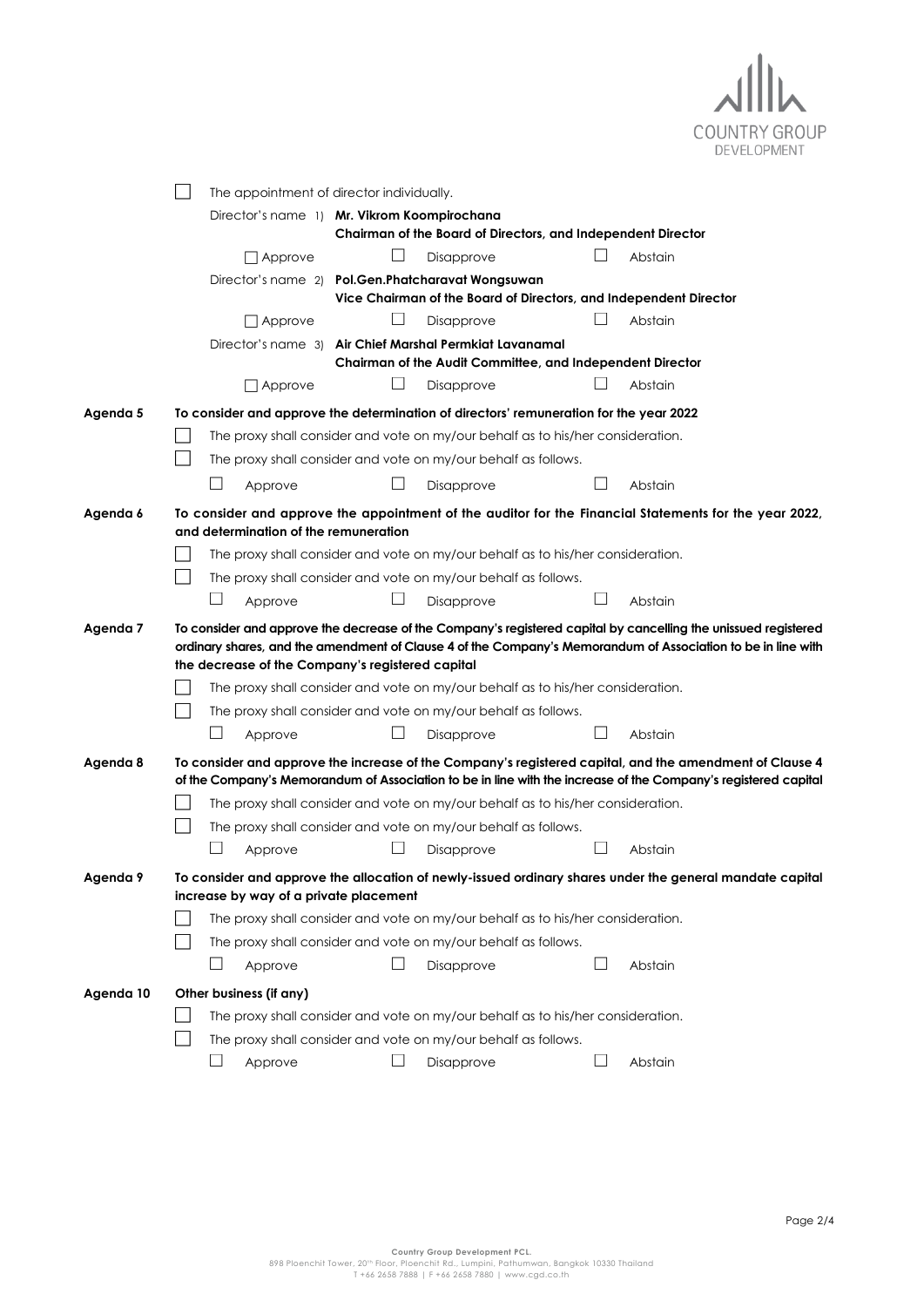

- (5) Voting for the proxy in any agenda that is not as specified in this proxy shall be considered as invalid and not my voting as a shareholder.
- (6) In case I have not declared a voting intention in any agenda or my determination is not clear or in case the meeting considers or passes resolutions in any matters apart from those agendas specified above, including the case that there is any amendment or addition of any fact, the proxy shall have the right to consider and vote on my/our behalf as to his/her consideration.

I/We shall be fully liable for any action taken by the proxy at the meeting, except voting for proxy that is not as specified in this proxy.

| Proxy |
|-------|
|       |
|       |
|       |
|       |
|       |
|       |

Remarks

- 1. A shareholder shall appoint only one proxy to attend and vote at the meeting. A shareholder may not appoint more than one proxy, each with the voting right in respect of a certain portion of the shares.
- 2. In the agenda regarding election of directors, the entire group of nominated directors, or any individual nominated directors, can be elected.
- 3. In case there is any further agenda apart from specified above brought into consideration in the Meeting, the proxy may use the attachment to Proxy Form B.